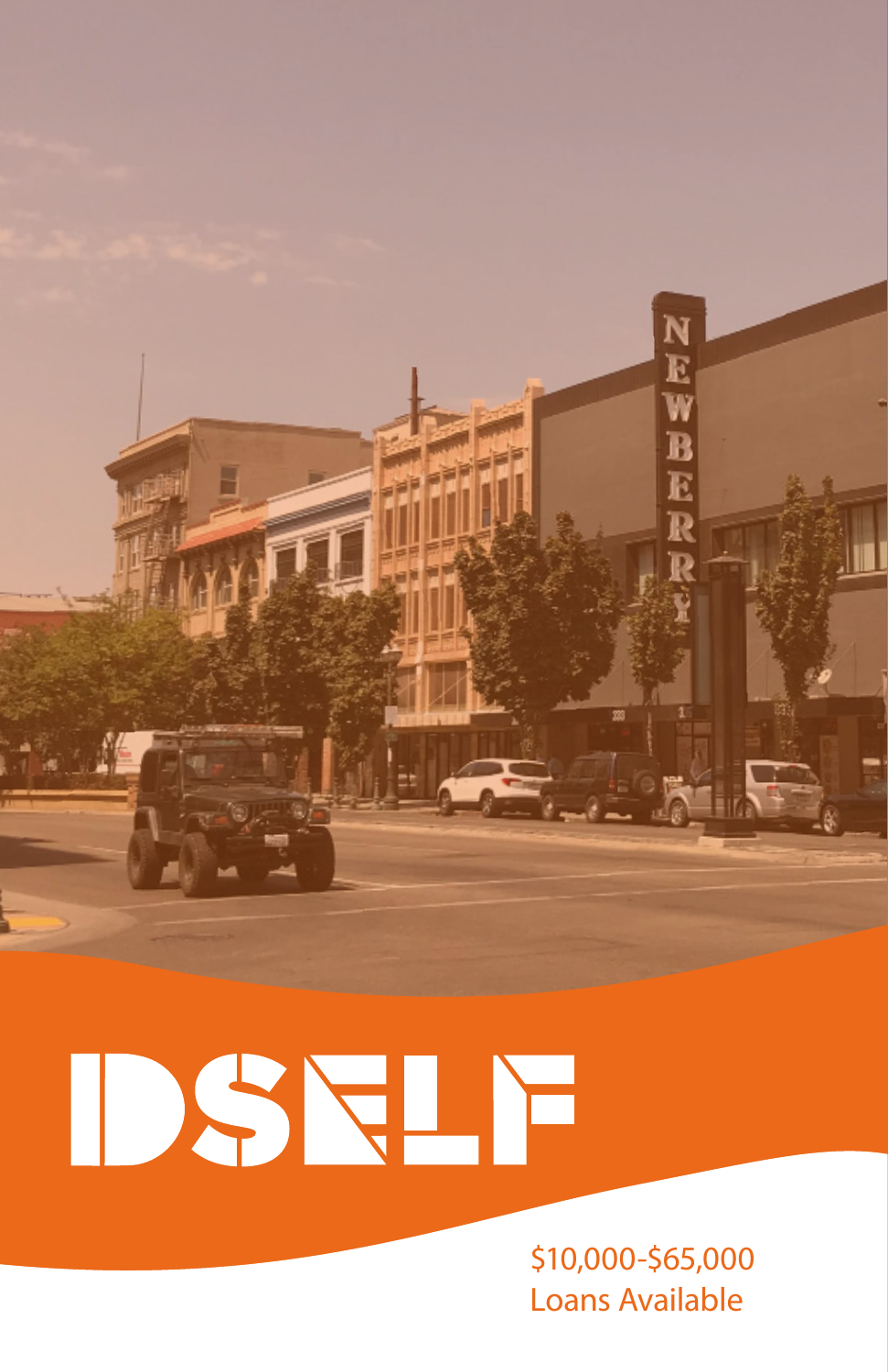## Start a Business

Use DSELF loan funds for operating or start up costs. Small business loan interest is tax deductable as a business expense.

## Market Your Business

Use DSELF loan funds for new or improved signage, marketing materials and customer outreach.

Businesses that improve their facade see a noticeable increase in sales, overall and against their competition.

## Stock Up

Use DSELF loan funds to expand your inventory.

## Expand

Use DSELF loan funds to expand your business, remodel, or purchase new equipment.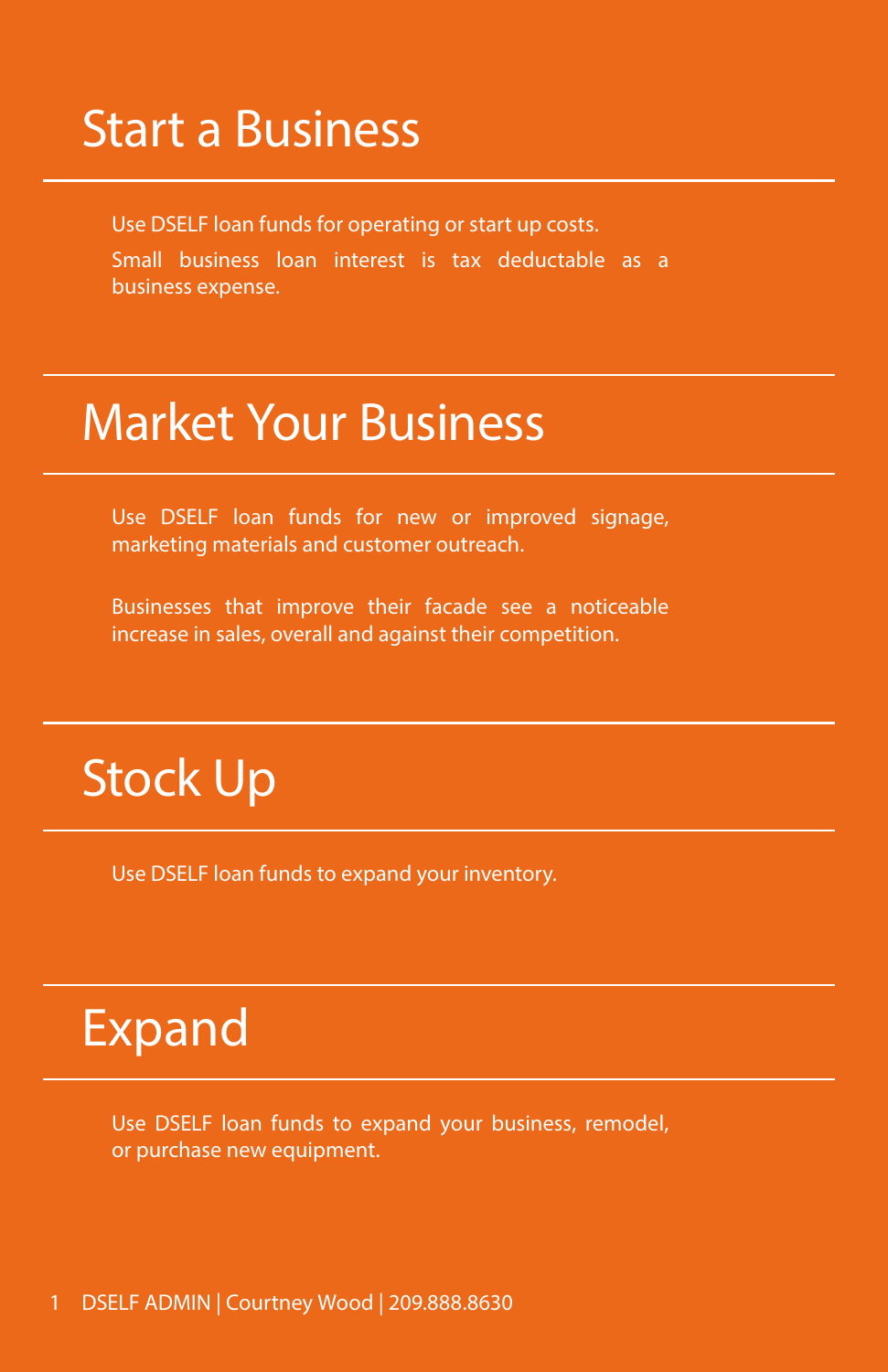## What is DSELF?

Downtown Stockton Enterprise Loan Fund (DSELF) is a community development entity (CDE) that provides loans to small and mid-sized growing businesses in the central downtown core area of the City of Stockton.

Acting under the umbrella of the DSA, the Downtown Stockton Enterprise Loan Fund (DSELF) is a non-profit, multi-bank community development corporation created to facilitate economic development in Stockton's economically under-served central city.

The DSELF achieves economic development by: facilitating the growth of small to mid-sized businesses; and, attracting, creating and retaining new jobs.

The DSELF is intended to provide traditional and "gap" financing providing small business loans to entrepreneurs who lack sufficient upfront equity and historic profits for conventional financing. It is involved in high risk lending, usually unacceptable to traditional lenders.

The DSELF interest rate ranges from 2% - 4%, depending upon credit score. The DSELF loan term is up to 5 years, and repayment must coincide with lease length. There is no minimum credit score.

| <b>Credit Score</b> | <b>Interest Rate</b> |
|---------------------|----------------------|
| 750 & Higher        | <b>2%</b>            |
| 749-700             | 2.5%                 |
| 699-650             | 3%                   |
| 649-600             | 3.5%                 |
| 599 & Lower         | 4%                   |

## Table of Contents

| What is DSELF?                                           |      |
|----------------------------------------------------------|------|
| <b>Application: Step I</b>                               |      |
| App. Fee & Required Documents: Step II                   |      |
| Sample Business Plan Template                            |      |
| <b>Staff Recommendation &amp; Board Review: Step III</b> |      |
| <b>Resources</b>                                         | Rack |

TIME-FRAME: Applicants have 90 days from the submittal of their initial application to submit all required materials.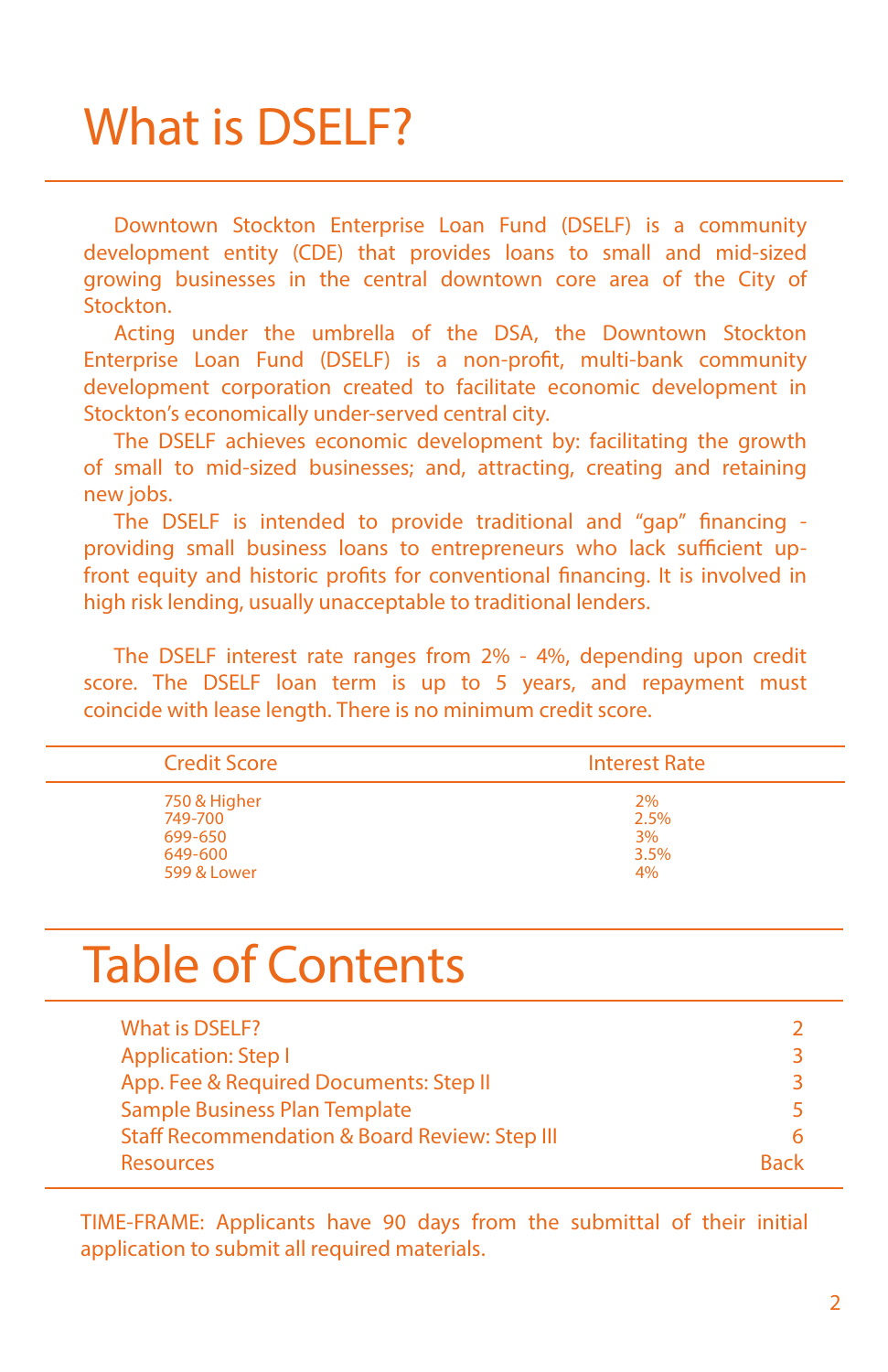#### Step I & II

## STEP I APPLICATION

#### Requirement

- 1. Application (Click Here For Digital Application Link OR Here For Printable Application)
	- Upon submission of DSELF application, the administrator will schedule an interview with you to verify your eligibility.\*

\*NOTE: To be eligible for a DSELF loan, your business must be within the Downtown Stockton PBID, as evidenced by:

- A business license with a Downtown address
- AND ONE (1) OF THE FOLLOWING:
	- Ownership of a downtown building
	- Downtown lease of longer than one (1) year

# STEP II<br>FEE & REQUIRED DOCS

#### Requirements

- 1. \$50 Application Fee
	- This fee is refunded if loan is approved.
- 2. Credit Check (performed by DSELF staff)
- 3. Must submit all items in Step II Required Documents checklist.
	- See the following pages

NOTE: All documents submitted with this application become the property of the DSELF and WILL NOT BE RETURNED. Do not submit original documents.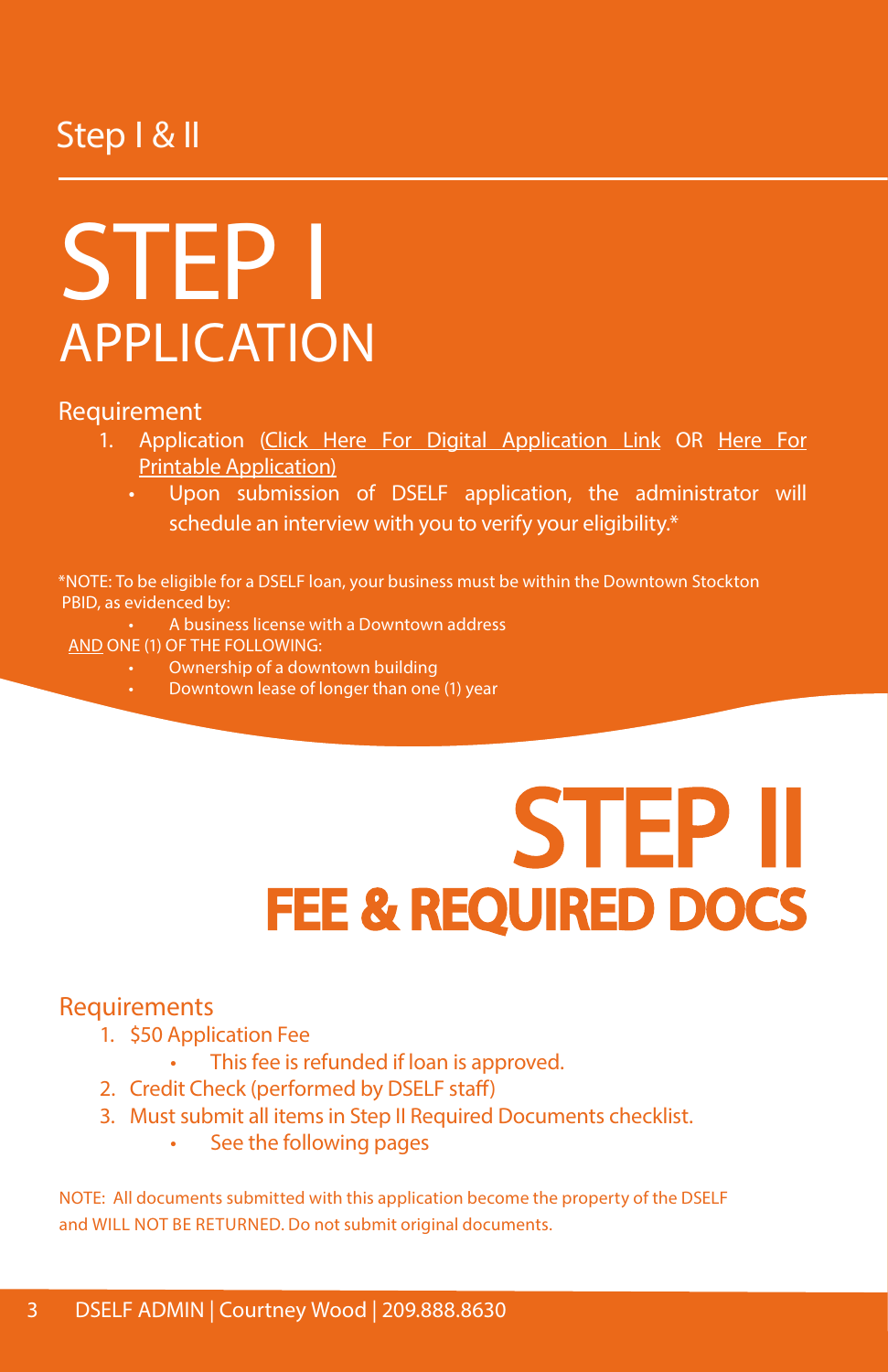### Step II Required Documents Checklist

In order to quickly determine if we can be of service to your firm, we need all of the information requested below. If any information is not available, please attach a written explanation. All information will be held in strictest confidence.

#### $\Box$  A. Certification (provided by staff)

#### B. Financial Statements:

## <u>B. Financial Sta</u><br>
■ 1. Business

- Previous one (1) year profit & loss/cashflow/balance sheet [or ytd interim if in business less than one year]
- Past three (3) months business bank statements

#### п 2. \*Personal

• Monthly income & expenses, personal balance sheet, and bank statements, for the past three (3) months

\*Required for all owners with at least a 20% stake in the company

#### C. Federal Tax Returns (previous two (2) years):

1. Business (If in business)

#### 2. \*Personal

\*Required for all owners with at least a 20% stake in the company

D. Business Plan, including 2 years of financial projections.\*

\*Please see Sample Business Plan for a detailed description of what to include

 $\Box$  E. Lender decline letter copy or written statement of credit not otherwise available

 $\Box$  F. Written description of loan request – Including loan amount, use of proceeds, amount owners have invested to date, repayment terms desired, and copy of collateral to be pledged\*

- \*NOTE: NO collateral required for loans under \$40,000.
- \*NOTE: For loans \$40,000+, real property collateral is required; copy of the deed of such property must be submitted.
- G. Lease agreement  $> 1$  year (if leasing downtown space) or deed of trust (if owner of Downtown building)
- $\Box$  H. Business License, Permits, Proof of Proper Zoning, & Certificate of Occupancy

#### Additional Documents\*

| *If you are acquiring an existing business or entity, you must also submit:<br>I. Purchase agreement                 |
|----------------------------------------------------------------------------------------------------------------------|
| *If you are a business to business operation, rather than a business to consumer<br>operation, you must also submit: |
| $\Box$ J. Customer list (names, address, zip code and telephone numbers)                                             |

 $\Box$  K. A copy of a sample invoice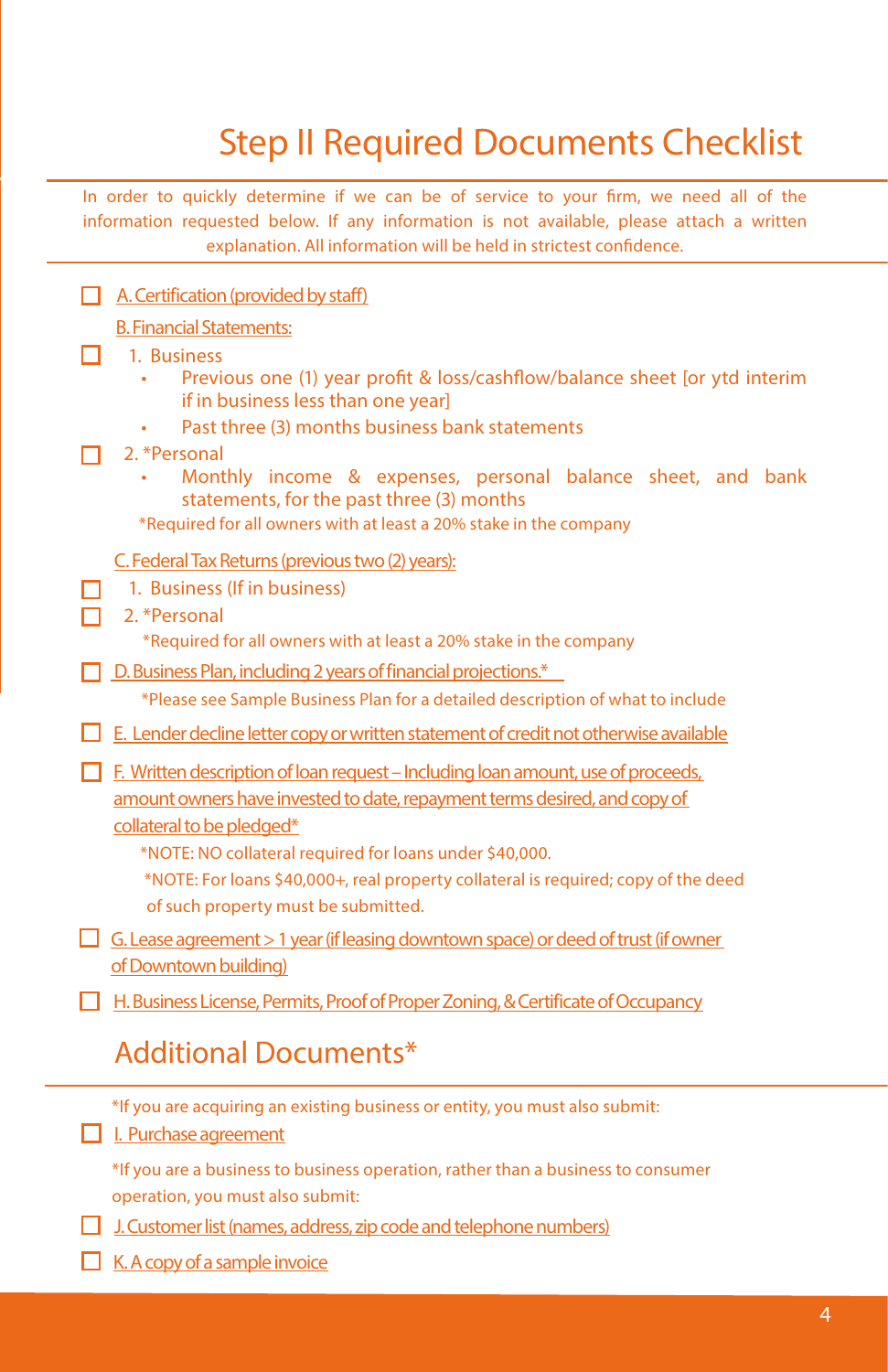### Sample Business Plan Template

#### Vision & Mission Statement

• State Your Vision Statement & Mission Statement

#### About the Company

- Describe the current stage of your business (planning, operating, expanding?)
	- How long have you been in operation (if in operation)?
- State your business entity type (LLC, LP, etc.) & ownership information.
	- Who are the owners/investors? How is ownership divided? What relevant experience do the owners/operators have? (include resumes)

#### Market Analysis

- Name the industry in which you are operating and if the industry is growing, share the % growth rate.
- Name key opportunities and threats for your business.
- Name your biggest competitors.
- Define your target-cus tomer- i.e. age, gender, needs, wants.

#### Value Proposition/Competitive Advantage

- State the unique selling point of your business which makes you attractive to your target customer.
	- Why will your customers choose you, rather than your competitors?
	- How are you solving a problem/addressing a pain point for your customer?

#### Products & Services

• Describe your products and services, including their prices.

**Operations** 

- State the size of your operating team and share whether team members have relevant experience/relevant certifications.
- Share whether you are planning to hire additional workers in the next year.

#### Marketing & Promotion Plan

- Share the channels of marketing you will be using to reach your target audience.
	- Do you have a website/FB/Instagram, etc.?
		- How are you using marketing to raise awareness of your business/educate customers about your business/keep in touch with customers?

#### Financial Projections

- Profit and loss statements and cashflow projections for 24 months, which should demonstrate:
	- A reasonable plan for repayment.
	- Total revenue and/or number of clients secured within the past year.
	- Amount to be spent on salaries/wages within the next year.
	- Any other financing sources you are pursuing.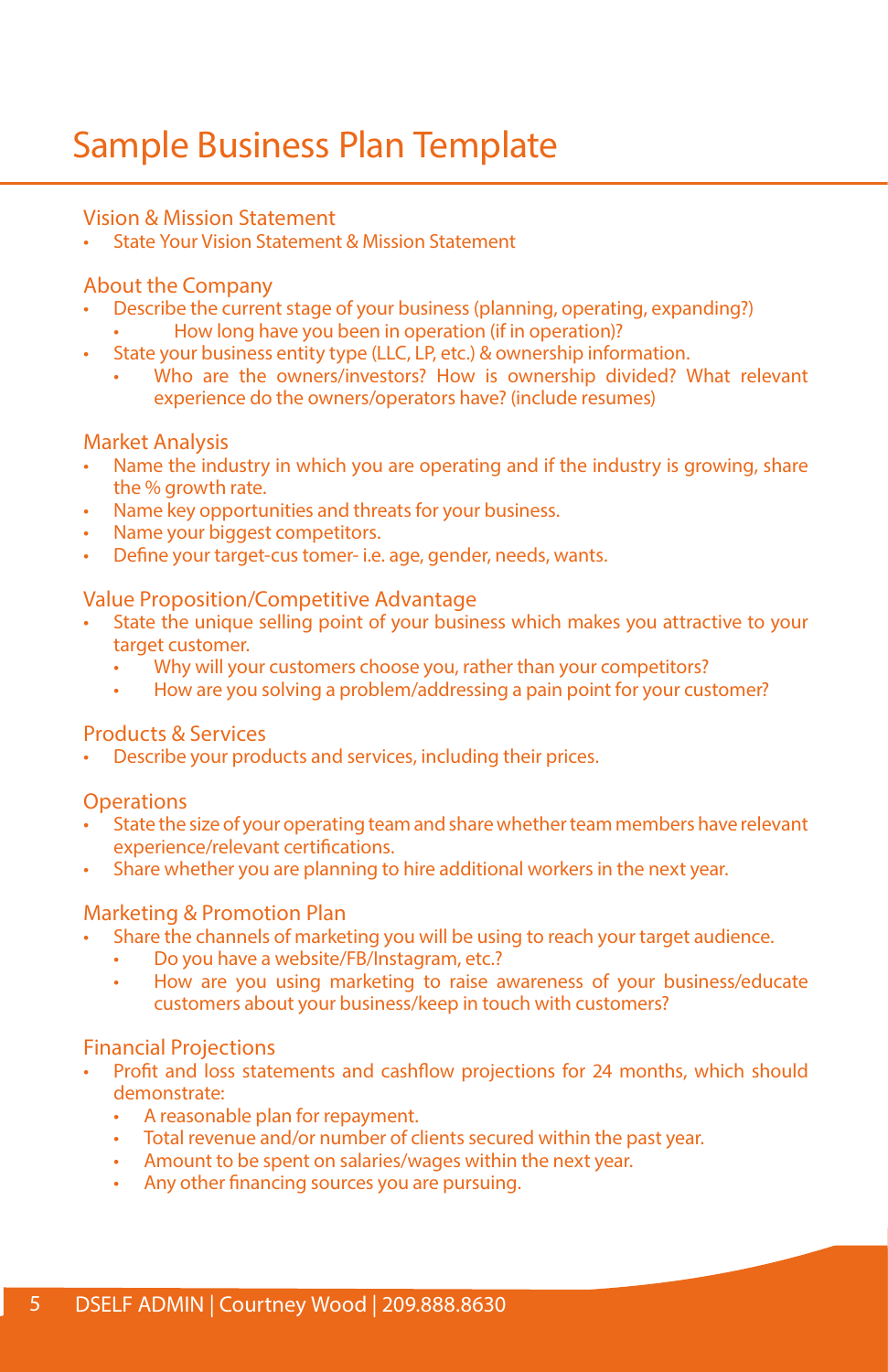## STEP III STAFF RECOMMENDATION & BOARD REVIEW

#### Process & Requirements

- 1. Staff will review all submitted requirement materials, and will make a recommendation for loan approval or denial to the Board at a DSELF Board meeting.
	- NOTE: Applicants are encouraged to attend the Board meeting to introduce themselves and to state the case for their loan request.
- 2. The DSELF Board will conduct a final vote to decide whether or not your loan will be approved.